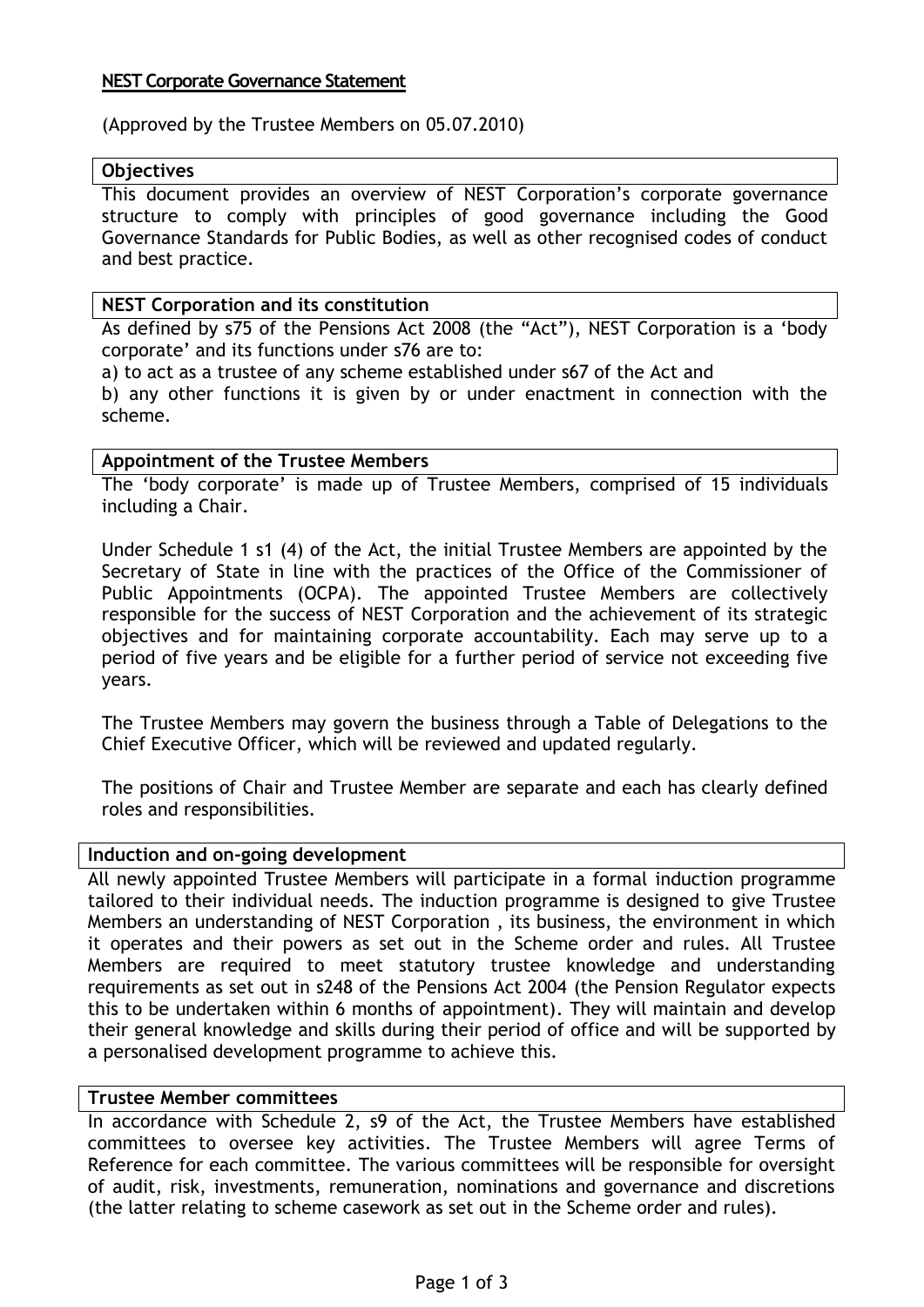### **Employer and Member panels**

Under s69 (2) (a) + (b) of the Act, NEST Corporation must set up and maintain a panel of persons to represent members ("the members" panel) and a panel of persons to represent employers ("the employers" panel). NEST Corporation will take all reasonable steps to establish the panels as soon as practicable and, in any event, within 12 months after the first day on which a contribution is made to the scheme by, or on behalf or in respect of, a member of the scheme.

### **Stakeholder relations**

The Trustee Members place considerable importance on maintaining good relationships with stakeholders and NEST is committed to full transparency consistent with good governance and commercial confidentiality. NEST is also committed to treating its stakeholders fairly with access to information.

NEST Corporation will provide, publicly, information about a wide range of subjects within its annual report and accounts which will include full audit disclosure and risk statements and in response to its activities as a Non Departmental Public Body (NDPB) under the terms of the Freedom of Information Act (FOI).

NEST Corporation welcomes questions, concerns and feedback from all its stakeholders, which can be made through a variety of communication channels. Complaint, whistle blowing and grievance procedures exist and details of these are available on request.

### **Risk management**

The Trustee Members determine NEST Corporation"s risk tolerance, appetite and strategy. They set the risk strategy and, through the Risk Committee, review the effectiveness of the internal control processes in providing a responsible assessment and mitigation of risk.

A sound system of internal controls is maintained to safeguard NEST Corporation and its assets. NEST Corporation takes a risk based approach to its activities, which recognises the need to identify and manage risk for the benefit of Scheme members. NEST Corporation will comply with the Pension Regulator"s Codes of Practice and HM Treasury"s "Orange Book" - Principles and Concepts of Risk Management.

The Trustee Members will establish procedures to identify, evaluate and manage significant risks faced by NEST Corporation and NEST. These procedures will include the review of strategic and political risk, financial, operational and compliance controls and risk management processes. The procedures aim to manage risk and provide reasonable assurance against material misstatement or loss.

## **Financial reporting**

The Trustee Members have a statutory requirement for preparing and disclosing proper accounting records for the Scheme in accordance with the Occupational Pension Schemes (Disclosure of information) Regulations 1996 (as amended). In addition, as an NDPB, they must also prepare a report and financial statements in respect of the NEST Corporation for laying before Parliament, which may be subject to accounting instructions issued by the Department for Work and Pensions (DWP) and/or HM Treasury.

The Trustee Members, Accounting Officer, Senior Managers and other staff preparing financial statements are required to conduct themselves with integrity, honesty and in accordance with the ethical standards which apply to the business. They are required to